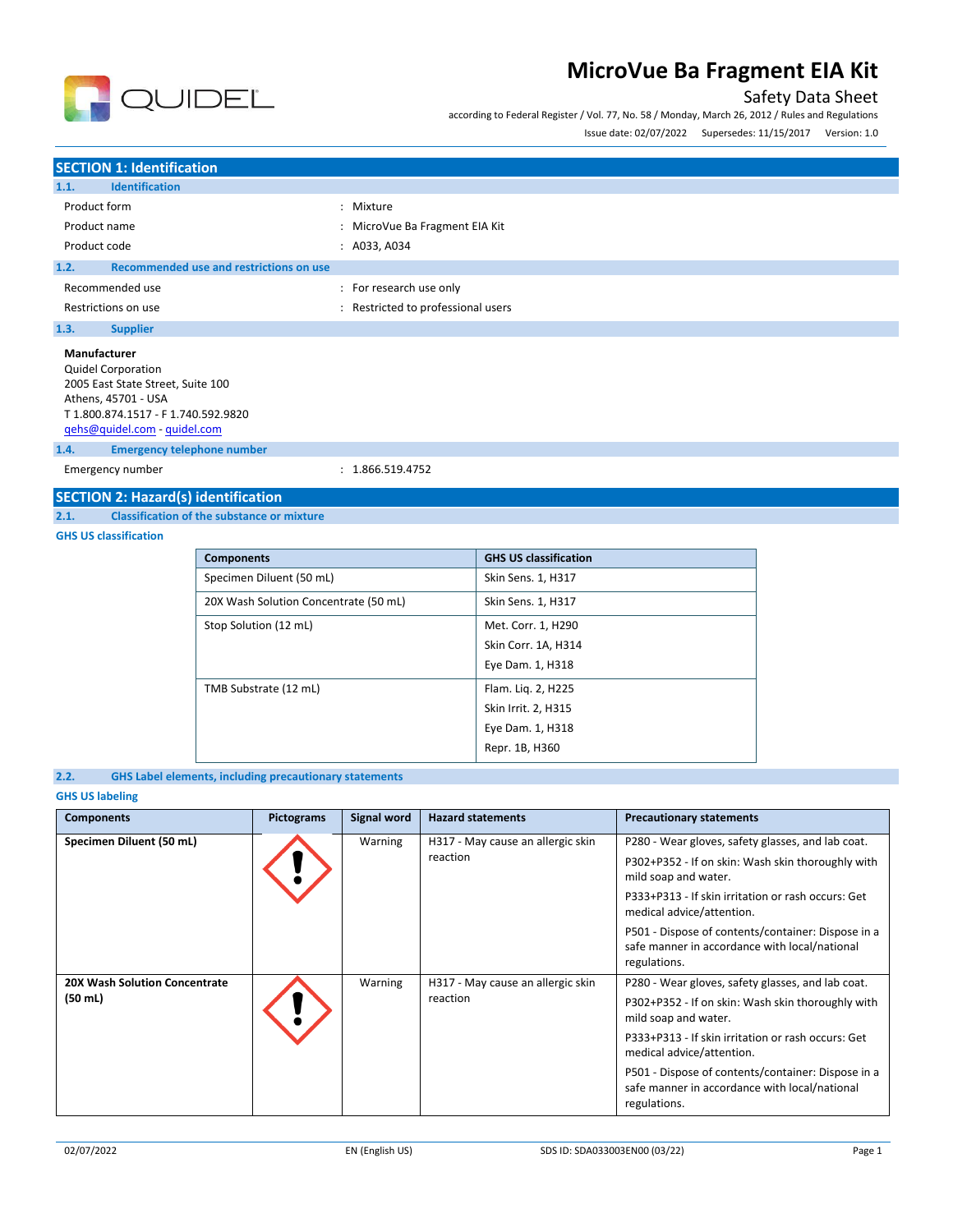

## Safety Data Sheet

according to Federal Register / Vol. 77, No. 58 / Mor

| tegistel / VOI. 77, NO. 36 / MOHuday, Martii 20, 2012 / Kules and Regulations |
|-------------------------------------------------------------------------------|
| Issue date: 02/07/2022 Supersedes: 11/15/2017 Version: 1.0                    |

| Stop Solution (12 mL) | Danger | H290 - May be corrosive to metals<br>H314 - Causes severe skin burns<br>and eye damage<br>H318 - Causes serious eye damage                                             | P261 - Avoid breathing mist, spray.<br>P280 - Wear gloves, safety glasses, and lab coat.<br>P304+P340 - If inhaled: Remove person to fresh<br>air and keep comfortable for breathing.<br>P305+P351+P338 - IF IN EYES: Rinse cautiously<br>with water for several minutes. Remove contact<br>lenses, if present and easy to do. Continue rinsing.<br>P321 - Specific treatment: Seek medical attention<br>if ill effect develops.<br>P501 - Dispose of contents/container: Dispose in a<br>safe manner in accordance with local/national<br>regulations.                                                                                                                                          |
|-----------------------|--------|------------------------------------------------------------------------------------------------------------------------------------------------------------------------|--------------------------------------------------------------------------------------------------------------------------------------------------------------------------------------------------------------------------------------------------------------------------------------------------------------------------------------------------------------------------------------------------------------------------------------------------------------------------------------------------------------------------------------------------------------------------------------------------------------------------------------------------------------------------------------------------|
| TMB Substrate (12 mL) | Danger | H225 - Highly flammable liquid and<br>vapor<br>H315 - Causes skin irritation<br>H318 - Causes serious eye damage<br>H360 - May damage fertility or the<br>unborn child | P264 - Wash hands thoroughly after handling.<br>P280 - Wear gloves, safety glasses, and lab coat.<br>P302+P352 - IF ON SKIN: Wash with plenty of<br>water.<br>P304+P340 - IF INHALED: Remove person to fresh<br>air and keep comfortable for breathing.<br>P305+P351+P338 - IF IN EYES: Rinse cautiously<br>with water for several minutes. Remove contact<br>lenses, if present and easy to do. Continue rinsing.<br>P332+P313 - If skin irritation occurs: Get medical<br>advice/attention.<br>P337+P313 - If eye irritation persists: Get medical<br>advice/attention.<br>P501 - Dispose of contents/container: Dispose in a<br>safe manner in accordance with local/national<br>regulations. |

| <b>Name</b>                                                             | <b>Chemical name</b>                                                                                                                                   | CAS#       | %        | <b>GHS US classification</b>                                                                                                                                                                 |
|-------------------------------------------------------------------------|--------------------------------------------------------------------------------------------------------------------------------------------------------|------------|----------|----------------------------------------------------------------------------------------------------------------------------------------------------------------------------------------------|
| 1. Specimen Diluent (50 mL)<br>2. 20X Wash Solution Concentrate (50 mL) | Mixture for ProClin 300:<br>5-chloro-2-methyl-2H-isothiazol-3-one<br>[EC no. 247-500-7] and 2-methyl-2H -<br>isothiazol-3-one [EC no. 220-239-6] (3:1) | 55965-84-9 | 0.035    | Acute Tox. 3 (Oral), H301<br>Acute Tox. 3 (Dermal), H311<br>Acute Tox. 3 (Inhalation), H331<br>Skin Corr. 1B, H314<br>Skin Sens. 1, H317<br>Aquatic Acute 1, H400<br>Aquatic Chronic 1, H410 |
| Stop Solution (12 mL)                                                   | hydrochloric acid  %                                                                                                                                   | 7647-01-0  | $1 - 5$  | Met. Corr. 1, H290<br>Skin Corr. 1, H314<br>Eye Dam. 1, H318<br>STOT SE 3, H335                                                                                                              |
| TMB Substrate (12 mL)                                                   | 1-ethylpyrrolidin-2-one                                                                                                                                | 2687-91-4  | $1 - 5$  | Flam. Liq. 4, H227<br>Eye Dam. 1, H318<br>Repr. 1B, H360                                                                                                                                     |
|                                                                         | 1-methyl-2-pyrrolidone                                                                                                                                 | 872-50-4   | $1 - 10$ | Flam. Lig. 4, H227<br>Skin Irrit. 2, H315<br>Eye Irrit. 2, H319<br>Repr. 1B, H360<br>STOT SE 3, H335                                                                                         |
|                                                                         | acetone                                                                                                                                                | 67-64-1    | $1 - 10$ | Flam. Lig. 2, H225<br>Eye Irrit. 2A, H319<br>STOT SE 3, H336                                                                                                                                 |

Full text of hazard classes and H-statements : see section 16

### **SECTION 4: First-aid measures**

| 4.1. | <b>Description of first aid measures</b> |  |  |
|------|------------------------------------------|--|--|
|      |                                          |  |  |

First-aid measures general  $\qquad \qquad : \qquad$  IF exposed or concerned: Get medical advice/attention.

First-aid measures after inhalation  $\cdot$  Remove person to fresh air and keep comfortable for breathing.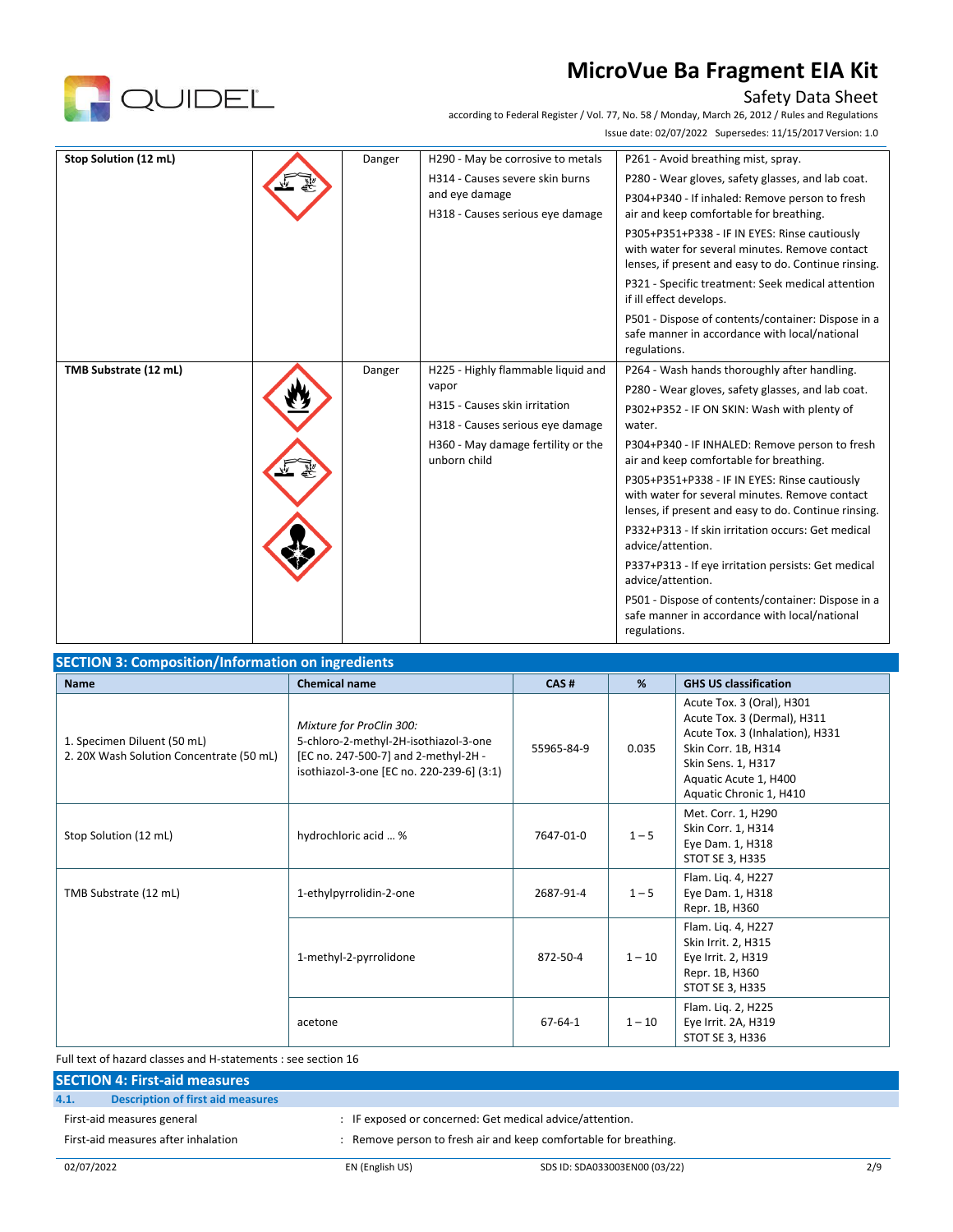

## Safety Data Sheet

according to Federal Register / Vol. 77, No. 58 / Monday, March 26, 2012 / Rules and Regulations Issue date: 02/07/2022 Supersedes: 11/15/2017 Version: 1.0

| First-aid measures after skin contact                                | Rinse skin with water/shower. If skin irritation occurs: Get medical advice/attention.                                                                |  |
|----------------------------------------------------------------------|-------------------------------------------------------------------------------------------------------------------------------------------------------|--|
| First-aid measures after eye contact                                 | Rinse cautiously with water for several minutes. Remove contact lenses, if present and easy to do.<br>Continue rinsing. Call a physician immediately. |  |
| First-aid measures after ingestion                                   | : Call a poison center or a doctor if you feel unwell.                                                                                                |  |
| 4.2.<br>Most important symptoms and effects (acute and delayed)      |                                                                                                                                                       |  |
| Symptoms/effects after skin contact                                  | $:$ Irritation.                                                                                                                                       |  |
| Symptoms/effects after eye contact                                   | Serious damage to eyes.                                                                                                                               |  |
| Immediate medical attention and special treatment, :<br>if necessary | Treat symptomatically.                                                                                                                                |  |

|             | <b>SECTION 5: Fire-fighting measures</b>                       |                                                                                                                                           |
|-------------|----------------------------------------------------------------|-------------------------------------------------------------------------------------------------------------------------------------------|
| 5.1.        | Suitable (and unsuitable) extinguishing media                  |                                                                                                                                           |
|             | Suitable extinguishing media                                   | Water spray. Dry powder. Foam. Carbon dioxide.                                                                                            |
| 5.2.        | Specific hazards arising from the chemical                     |                                                                                                                                           |
| Fire hazard |                                                                | Highly flammable liquid and vapor.                                                                                                        |
| 5.3.        | Special protective equipment and precautions for fire-fighters |                                                                                                                                           |
|             | Protection during firefighting                                 | Do not attempt to take action without suitable protective equipment. Self-contained breathing<br>apparatus. Complete protective clothing. |

|                         | <b>SECTION 6: Accidental release measures</b>                       |                                                                                                                                                                  |  |  |  |
|-------------------------|---------------------------------------------------------------------|------------------------------------------------------------------------------------------------------------------------------------------------------------------|--|--|--|
| 6.1.                    | Personal precautions, protective equipment and emergency procedures |                                                                                                                                                                  |  |  |  |
| 6.1.1.                  | For non-emergency personnel                                         |                                                                                                                                                                  |  |  |  |
|                         | <b>Emergency procedures</b>                                         | : No open flames, no sparks, and no smoking. Only qualified personnel equipped with suitable protective<br>equipment may intervene. Avoid breathing mist, spray. |  |  |  |
| 6.1.2.                  | For emergency responders                                            |                                                                                                                                                                  |  |  |  |
|                         | Protective equipment                                                | Do not attempt to take action without suitable protective equipment. For further information refer to<br>section 8: "Exposure controls/personal protection".     |  |  |  |
| 6.2.                    | <b>Environmental precautions</b>                                    |                                                                                                                                                                  |  |  |  |
|                         | Environmental precautions                                           | : Avoid release to the environment. Notify authorities if product enters sewers or public waters.                                                                |  |  |  |
| 6.3.                    | Methods and material for containment and cleaning up                |                                                                                                                                                                  |  |  |  |
| Methods for cleaning up |                                                                     | : Take up liquid spill into absorbent material. Notify authorities if product enters sewers or public waters.                                                    |  |  |  |
| Other information       |                                                                     | Dispose of materials or solid residues at an authorized site.                                                                                                    |  |  |  |
|                         | Reference to other sections                                         | : For further information refer to section 13.                                                                                                                   |  |  |  |
|                         | <b>SECTION 7: Handling and storage</b>                              |                                                                                                                                                                  |  |  |  |

| 7.1.                      | <b>Precautions for safe handling</b>                         |                                                                                                                                                                                                                                 |  |
|---------------------------|--------------------------------------------------------------|---------------------------------------------------------------------------------------------------------------------------------------------------------------------------------------------------------------------------------|--|
|                           | Precautions for safe handling                                | Ensure good ventilation of the work station. Wear personal protective equipment. Do not handle until<br>all safety precautions have been read and understood. Avoid breathing mist, spray. Avoid contact with<br>skin and eyes. |  |
| Hygiene measures          |                                                              | : Do not eat, drink or smoke when using this product. Always wash hands after handling the product.                                                                                                                             |  |
| 7.2.                      | Conditions for safe storage, including any incompatibilities |                                                                                                                                                                                                                                 |  |
| <b>Technical measures</b> |                                                              | : Ground/bond container and receiving equipment.                                                                                                                                                                                |  |
| Storage conditions        |                                                              | : Store in a well-ventilated place. Keep cool. Keep container tightly closed. Store in corrosive resistant<br>container with a resistant inner liner. Keep only in original container. Store locked up.                         |  |
| Incompatible materials    |                                                              | Metals.                                                                                                                                                                                                                         |  |

|  |  | <b>SECTION 8: Exposure controls/personal protection</b> |
|--|--|---------------------------------------------------------|
|  |  |                                                         |

**8.1. Control parameters**

| hydrochloric acid  % (7647-01-0)                                          |                  |       |
|---------------------------------------------------------------------------|------------------|-------|
| 7 mg/m <sup>3</sup><br>OSHA<br>OSHA PEL C                                 |                  |       |
| <b>OSHA</b>                                                               | OSHA PEL C [ppm] | 5 ppm |
| Regulatory reference (US-OSHA)<br><b>OSHA Annotated Table Z-1</b><br>OSHA |                  |       |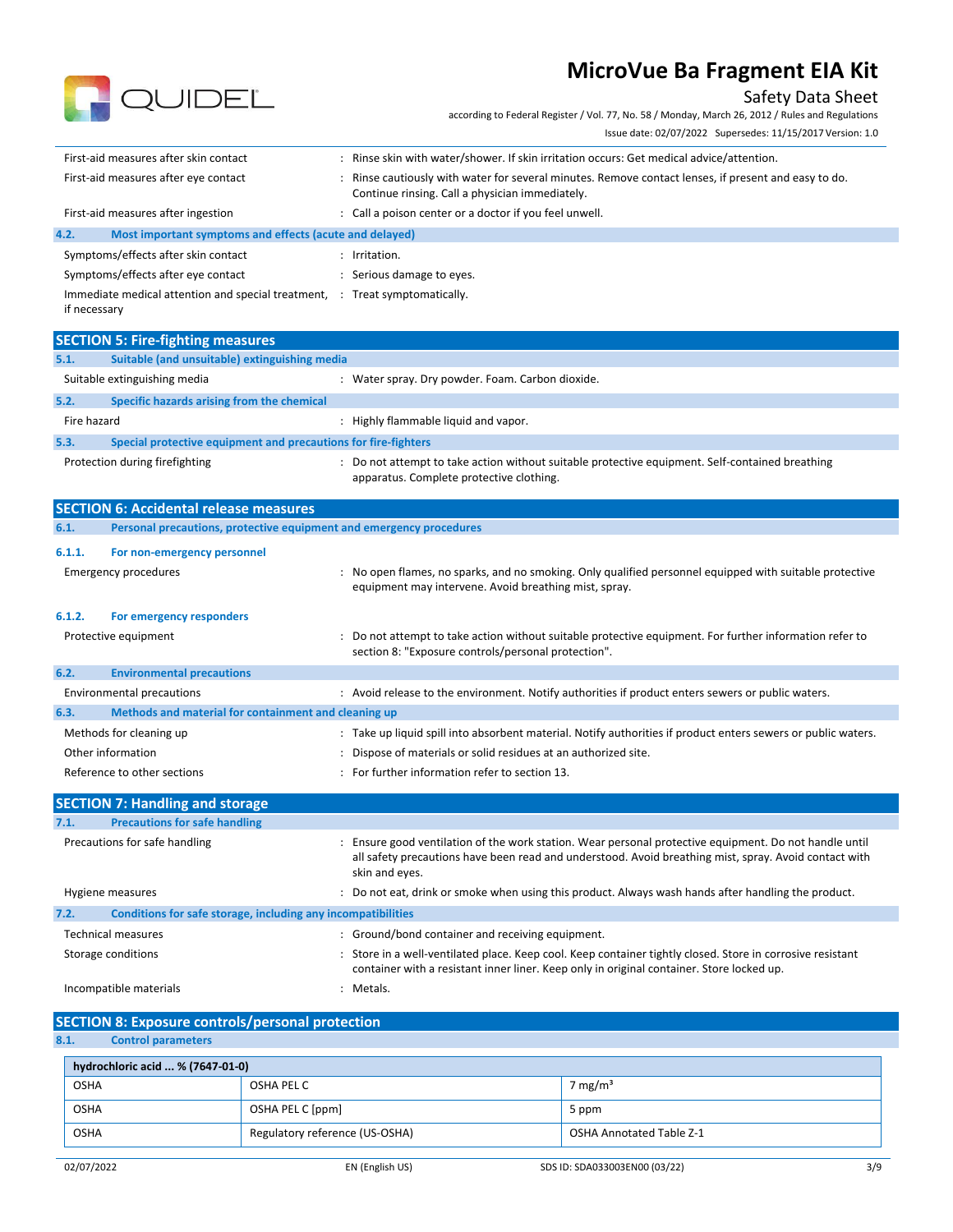

## Safety Data Sheet

according to Federal Register / Vol. 77, No. 58 / Monday, March 26, 2012 / Rules and Regulations

Issue date: 02/07/2022 Supersedes: 11/15/2017 Version: 1.0

| acetone (67-64-1)                                |     |                                                                                                       |  |
|--------------------------------------------------|-----|-------------------------------------------------------------------------------------------------------|--|
| ACGIH OEL TWA [ppm]<br><b>ACGIH</b><br>$250$ ppm |     |                                                                                                       |  |
| ACGIH OEL STEL [ppm]<br><b>ACGIH</b><br>500 ppm  |     |                                                                                                       |  |
| 1-methyl-2-pyrrolidone (872-50-4)                |     |                                                                                                       |  |
| <b>ACGIH</b>                                     | BEI | 100 mg/l Parameter: 5-Hydroxy-N-methyl-2-pyrrolidone -<br>Medium: urine - Sampling time: End of shift |  |
| Appropriate engineering controls<br>8.2.         |     |                                                                                                       |  |

#### **8.2. Appropriate engineering controls**

Appropriate engineering controls in the station of the work station.

Environmental exposure controls  $\cdot$  : Avoid release to the environment.

### **8.3. Individual protection measures/Personal protective equipment**

#### **Materials for protective clothing:**

Lab coat

**Hand protection:**

Protective gloves

#### **Eye protection:**

Safety glasses

#### **Skin and body protection:**

Wear suitable protective clothing

#### **Respiratory protection:**

Wear respiratory protection.

#### **Personal protective equipment symbol(s):**



#### **Other information:**

Do not eat, drink or smoke when using this product.

| <b>SECTION 9: Physical and chemical properties</b>            |                        |  |
|---------------------------------------------------------------|------------------------|--|
| Information on basic physical and chemical properties<br>9.1. |                        |  |
| Physical state                                                | : Liquid               |  |
| Color                                                         | : No data available    |  |
| Odor                                                          | : No data available    |  |
| Odor threshold                                                | : No data available    |  |
| pH                                                            | : Stop Solution, pH <1 |  |
| Melting point                                                 | : Not applicable       |  |
| Freezing point                                                | : No data available    |  |
| Boiling point                                                 | : No data available    |  |
| Flash point                                                   | : No data available    |  |
| Relative evaporation rate (butyl acetate=1)                   | : No data available    |  |
| Flammability (solid, gas)                                     | : Not applicable.      |  |
| Vapor pressure                                                | : No data available    |  |
| Relative vapor density at 20 °C                               | : No data available    |  |
| Relative density                                              | : No data available    |  |
| Solubility                                                    | : No data available    |  |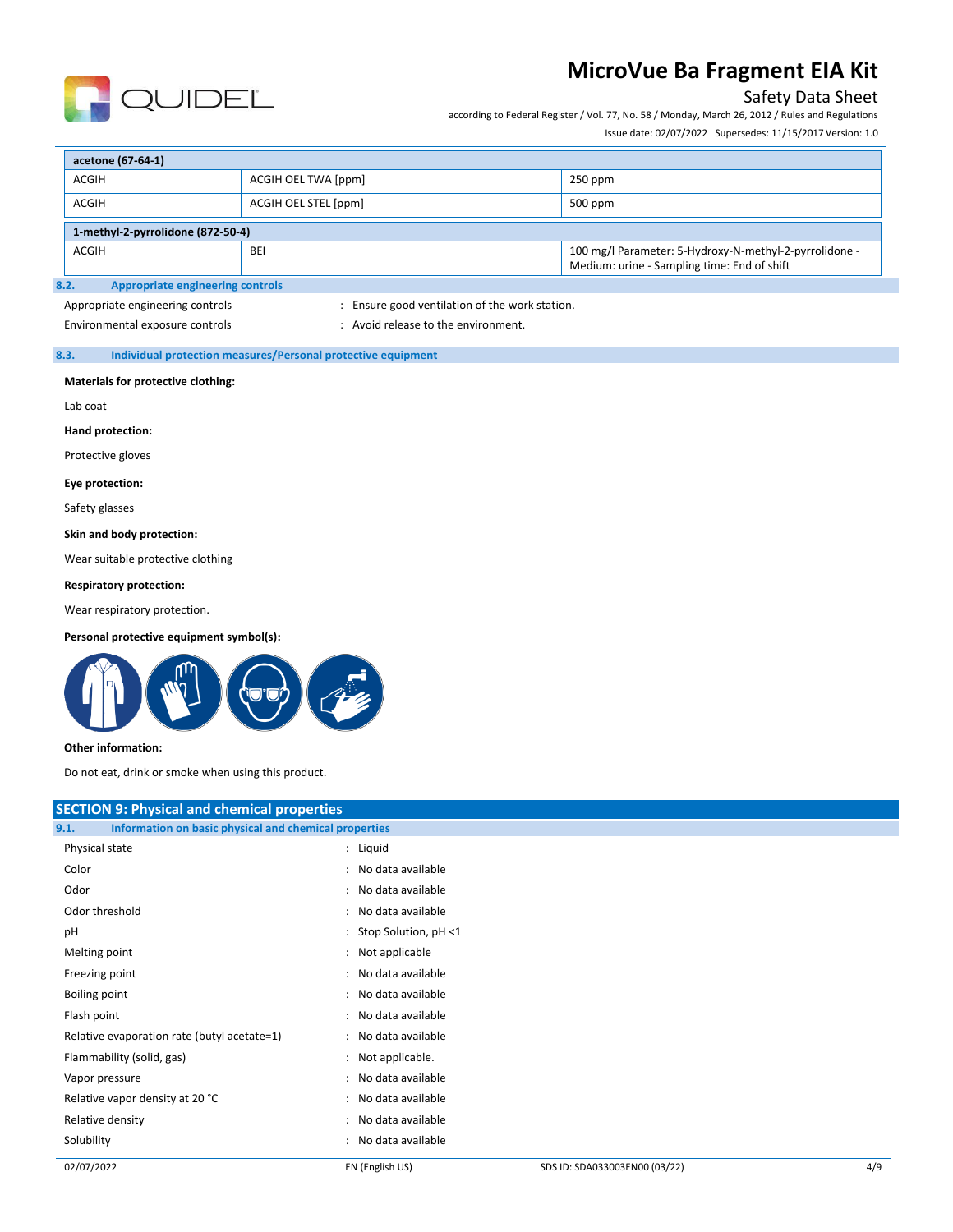

## Safety Data Sheet

according to Federal Register / Vol. 77, No. 58 / Monday, March 26, 2012 / Rules and Regulations Issue date: 02/07/2022 Supersedes: 11/15/2017 Version: 1.0

| Partition coefficient n-octanol/water (Log Pow) | : No data available |
|-------------------------------------------------|---------------------|
| Auto-ignition temperature                       | : No data available |
| Decomposition temperature                       | : No data available |
| No data availableViscosity, kinematic           | : No data available |
| Viscosity, dynamic                              | : No data available |
| <b>Explosion limits</b>                         | : No data available |
| <b>Explosive properties</b>                     | : No data available |
| Oxidizing properties                            | : No data available |
| Other information<br>9.2.                       |                     |

No additional information available

| <b>SECTION 10: Stability and reactivity</b><br>10.1.<br><b>Reactivity</b><br>Highly flammable liquid and vapor.<br>10.2.<br><b>Chemical stability</b><br>Stable under normal conditions.<br>10.3.<br><b>Possibility of hazardous reactions</b><br>No dangerous reactions known under normal conditions of use.<br><b>Conditions to avoid</b><br>10.4.<br>Avoid contact with hot surfaces. Heat. No flames, no sparks. Eliminate all sources of ignition.<br><b>Incompatible materials</b><br>10.5.<br>metals.<br><b>Hazardous decomposition products</b><br>10.6.<br>Under normal conditions of storage and use, hazardous decomposition products should not be produced.<br><b>SECTION 11: Toxicological information</b><br>Acute toxicity (oral)<br>: Not classified<br>Acute toxicity (dermal)<br>Not classified<br>Acute toxicity (inhalation)<br>: Not classified<br>mixture of: 5-chloro-2-methyl-2H-isothiazol-3-one [EC no. 247-500-7] and 2-methyl-2H-isothiazol-3-one [EC no. 220-239-6] (3:1) (55965-84-9)<br>LD50 oral rat<br>53 mg/kg (Rat, Literature study)<br>53 mg/kg body weight<br>ATE US (oral)<br>ATE US (dermal)<br>300 mg/kg body weight<br>ATE US (gases)<br>700 ppmV/4h<br>ATE US (vapors)<br>$3$ mg/l/4h<br>$0.5 \,\mathrm{mg}/l/4h$<br>ATE US (dust, mist) |
|---------------------------------------------------------------------------------------------------------------------------------------------------------------------------------------------------------------------------------------------------------------------------------------------------------------------------------------------------------------------------------------------------------------------------------------------------------------------------------------------------------------------------------------------------------------------------------------------------------------------------------------------------------------------------------------------------------------------------------------------------------------------------------------------------------------------------------------------------------------------------------------------------------------------------------------------------------------------------------------------------------------------------------------------------------------------------------------------------------------------------------------------------------------------------------------------------------------------------------------------------------------------------------------|
|                                                                                                                                                                                                                                                                                                                                                                                                                                                                                                                                                                                                                                                                                                                                                                                                                                                                                                                                                                                                                                                                                                                                                                                                                                                                                       |
|                                                                                                                                                                                                                                                                                                                                                                                                                                                                                                                                                                                                                                                                                                                                                                                                                                                                                                                                                                                                                                                                                                                                                                                                                                                                                       |
|                                                                                                                                                                                                                                                                                                                                                                                                                                                                                                                                                                                                                                                                                                                                                                                                                                                                                                                                                                                                                                                                                                                                                                                                                                                                                       |
|                                                                                                                                                                                                                                                                                                                                                                                                                                                                                                                                                                                                                                                                                                                                                                                                                                                                                                                                                                                                                                                                                                                                                                                                                                                                                       |
|                                                                                                                                                                                                                                                                                                                                                                                                                                                                                                                                                                                                                                                                                                                                                                                                                                                                                                                                                                                                                                                                                                                                                                                                                                                                                       |
|                                                                                                                                                                                                                                                                                                                                                                                                                                                                                                                                                                                                                                                                                                                                                                                                                                                                                                                                                                                                                                                                                                                                                                                                                                                                                       |
|                                                                                                                                                                                                                                                                                                                                                                                                                                                                                                                                                                                                                                                                                                                                                                                                                                                                                                                                                                                                                                                                                                                                                                                                                                                                                       |
|                                                                                                                                                                                                                                                                                                                                                                                                                                                                                                                                                                                                                                                                                                                                                                                                                                                                                                                                                                                                                                                                                                                                                                                                                                                                                       |
|                                                                                                                                                                                                                                                                                                                                                                                                                                                                                                                                                                                                                                                                                                                                                                                                                                                                                                                                                                                                                                                                                                                                                                                                                                                                                       |
|                                                                                                                                                                                                                                                                                                                                                                                                                                                                                                                                                                                                                                                                                                                                                                                                                                                                                                                                                                                                                                                                                                                                                                                                                                                                                       |
|                                                                                                                                                                                                                                                                                                                                                                                                                                                                                                                                                                                                                                                                                                                                                                                                                                                                                                                                                                                                                                                                                                                                                                                                                                                                                       |
|                                                                                                                                                                                                                                                                                                                                                                                                                                                                                                                                                                                                                                                                                                                                                                                                                                                                                                                                                                                                                                                                                                                                                                                                                                                                                       |
|                                                                                                                                                                                                                                                                                                                                                                                                                                                                                                                                                                                                                                                                                                                                                                                                                                                                                                                                                                                                                                                                                                                                                                                                                                                                                       |
|                                                                                                                                                                                                                                                                                                                                                                                                                                                                                                                                                                                                                                                                                                                                                                                                                                                                                                                                                                                                                                                                                                                                                                                                                                                                                       |
|                                                                                                                                                                                                                                                                                                                                                                                                                                                                                                                                                                                                                                                                                                                                                                                                                                                                                                                                                                                                                                                                                                                                                                                                                                                                                       |
|                                                                                                                                                                                                                                                                                                                                                                                                                                                                                                                                                                                                                                                                                                                                                                                                                                                                                                                                                                                                                                                                                                                                                                                                                                                                                       |
|                                                                                                                                                                                                                                                                                                                                                                                                                                                                                                                                                                                                                                                                                                                                                                                                                                                                                                                                                                                                                                                                                                                                                                                                                                                                                       |
|                                                                                                                                                                                                                                                                                                                                                                                                                                                                                                                                                                                                                                                                                                                                                                                                                                                                                                                                                                                                                                                                                                                                                                                                                                                                                       |
|                                                                                                                                                                                                                                                                                                                                                                                                                                                                                                                                                                                                                                                                                                                                                                                                                                                                                                                                                                                                                                                                                                                                                                                                                                                                                       |
|                                                                                                                                                                                                                                                                                                                                                                                                                                                                                                                                                                                                                                                                                                                                                                                                                                                                                                                                                                                                                                                                                                                                                                                                                                                                                       |
|                                                                                                                                                                                                                                                                                                                                                                                                                                                                                                                                                                                                                                                                                                                                                                                                                                                                                                                                                                                                                                                                                                                                                                                                                                                                                       |
|                                                                                                                                                                                                                                                                                                                                                                                                                                                                                                                                                                                                                                                                                                                                                                                                                                                                                                                                                                                                                                                                                                                                                                                                                                                                                       |
|                                                                                                                                                                                                                                                                                                                                                                                                                                                                                                                                                                                                                                                                                                                                                                                                                                                                                                                                                                                                                                                                                                                                                                                                                                                                                       |
|                                                                                                                                                                                                                                                                                                                                                                                                                                                                                                                                                                                                                                                                                                                                                                                                                                                                                                                                                                                                                                                                                                                                                                                                                                                                                       |
|                                                                                                                                                                                                                                                                                                                                                                                                                                                                                                                                                                                                                                                                                                                                                                                                                                                                                                                                                                                                                                                                                                                                                                                                                                                                                       |
| 1-ethylpyrrolidin-2-one (2687-91-4)                                                                                                                                                                                                                                                                                                                                                                                                                                                                                                                                                                                                                                                                                                                                                                                                                                                                                                                                                                                                                                                                                                                                                                                                                                                   |
| LD50 oral rat<br>3200 mg/kg body weight (Equivalent or similar to OECD 401, Rat, Male / female, Experimental value,<br>Oral)                                                                                                                                                                                                                                                                                                                                                                                                                                                                                                                                                                                                                                                                                                                                                                                                                                                                                                                                                                                                                                                                                                                                                          |
| > 2000 mg/kg body weight (OECD 402: Acute Dermal Toxicity, 24 h, Rat, Male / female, Experimental<br>LD50 dermal rat<br>value, Dermal)                                                                                                                                                                                                                                                                                                                                                                                                                                                                                                                                                                                                                                                                                                                                                                                                                                                                                                                                                                                                                                                                                                                                                |
| > 5.1 mg/l (OECD 403: Acute Inhalation Toxicity, 4 h, Rat, Male / female, Experimental value, Inhalation<br>LC50 Inhalation - Rat<br>(aerosol))                                                                                                                                                                                                                                                                                                                                                                                                                                                                                                                                                                                                                                                                                                                                                                                                                                                                                                                                                                                                                                                                                                                                       |
| ATE US (oral)<br>3200 mg/kg body weight                                                                                                                                                                                                                                                                                                                                                                                                                                                                                                                                                                                                                                                                                                                                                                                                                                                                                                                                                                                                                                                                                                                                                                                                                                               |
| acetone (67-64-1)                                                                                                                                                                                                                                                                                                                                                                                                                                                                                                                                                                                                                                                                                                                                                                                                                                                                                                                                                                                                                                                                                                                                                                                                                                                                     |
| LD50 oral rat<br>5800 mg/kg (Equivalent or similar to OECD 401, Rat, Female, Experimental value)                                                                                                                                                                                                                                                                                                                                                                                                                                                                                                                                                                                                                                                                                                                                                                                                                                                                                                                                                                                                                                                                                                                                                                                      |
| 20000 mg/kg (Equivalent or similar to OECD 402, Rabbit, Male, Experimental value)<br>LD50 dermal rabbit                                                                                                                                                                                                                                                                                                                                                                                                                                                                                                                                                                                                                                                                                                                                                                                                                                                                                                                                                                                                                                                                                                                                                                               |
| LC50 Inhalation - Rat<br>76 mg/l (Other, 4 h, Rat, Female, Experimental value)                                                                                                                                                                                                                                                                                                                                                                                                                                                                                                                                                                                                                                                                                                                                                                                                                                                                                                                                                                                                                                                                                                                                                                                                        |
| ATE US (oral)<br>5800 mg/kg body weight                                                                                                                                                                                                                                                                                                                                                                                                                                                                                                                                                                                                                                                                                                                                                                                                                                                                                                                                                                                                                                                                                                                                                                                                                                               |
| ATE US (dermal)<br>20000 mg/kg body weight                                                                                                                                                                                                                                                                                                                                                                                                                                                                                                                                                                                                                                                                                                                                                                                                                                                                                                                                                                                                                                                                                                                                                                                                                                            |
| ATE US (vapors)<br>76 mg/l/4h                                                                                                                                                                                                                                                                                                                                                                                                                                                                                                                                                                                                                                                                                                                                                                                                                                                                                                                                                                                                                                                                                                                                                                                                                                                         |
| 76 mg/l/4h<br>ATE US (dust, mist)                                                                                                                                                                                                                                                                                                                                                                                                                                                                                                                                                                                                                                                                                                                                                                                                                                                                                                                                                                                                                                                                                                                                                                                                                                                     |
| 02/07/2022<br>EN (English US)<br>SDS ID: SDA033003EN00 (03/22)                                                                                                                                                                                                                                                                                                                                                                                                                                                                                                                                                                                                                                                                                                                                                                                                                                                                                                                                                                                                                                                                                                                                                                                                                        |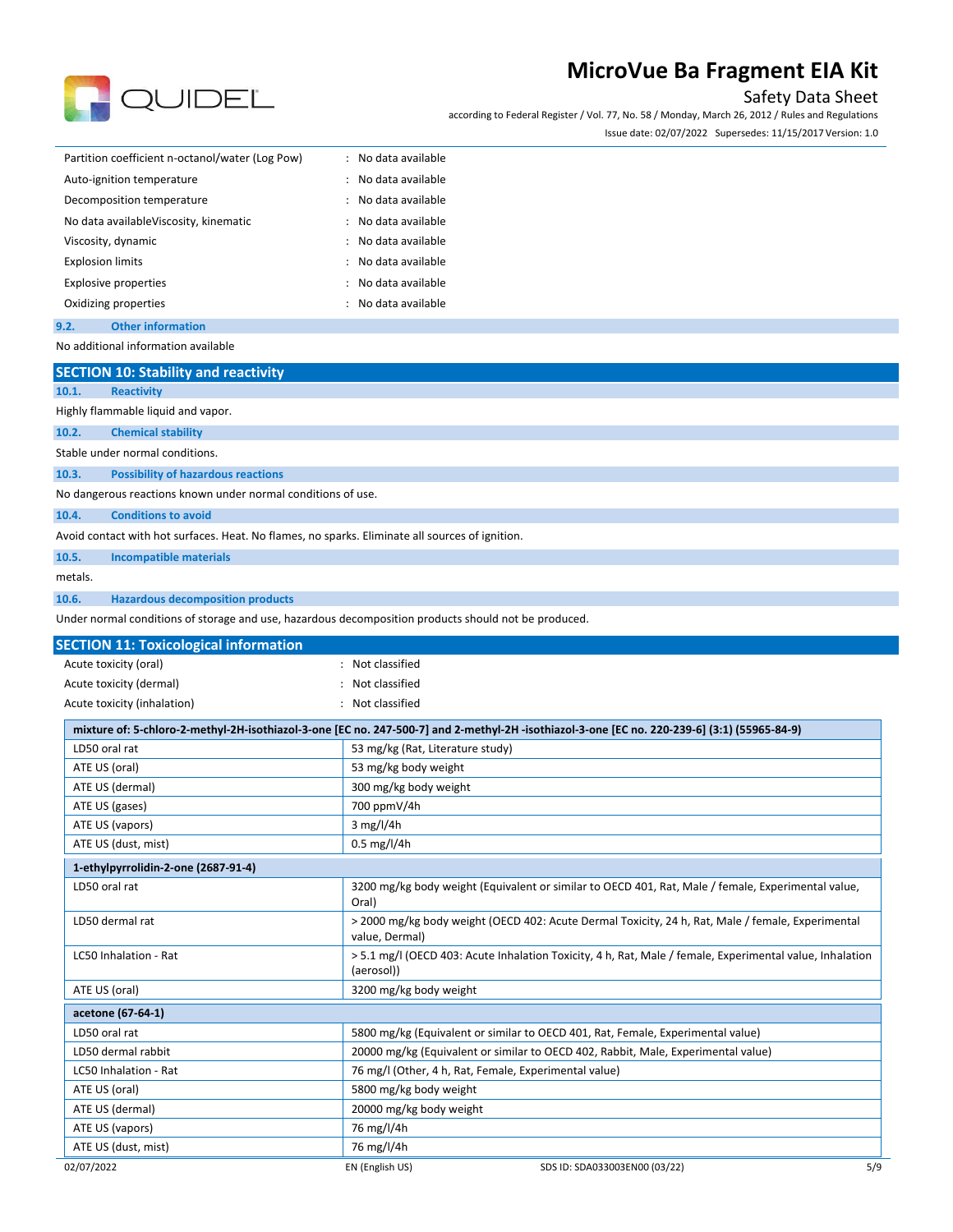

## Safety Data Sheet

according to Federal Register / Vol. 77, No. 58 / Monday, March 26, 2012 / Rules and Regulations

Issue date: 02/07/2022 Supersedes: 11/15/2017 Version: 1.0

| 1-methyl-2-pyrrolidone (872-50-4)         |                                                                                                                                                        |  |
|-------------------------------------------|--------------------------------------------------------------------------------------------------------------------------------------------------------|--|
| LD50 oral rat                             | 4150 mg/kg body weight (Equivalent or similar to OECD 401, Rat, Male / female, Experimental value,<br>Oral, $14 \text{ day}(s)$                        |  |
| LD50 dermal rat                           | > 5000 mg/kg body weight (Equivalent or similar to OECD 402, 24 h, Rat, Male / female, Experimental<br>value, Dermal, 14 day(s))                       |  |
| LC50 Inhalation - Rat                     | > 5.1 mg/l air (OECD 403: Acute Inhalation Toxicity, 4 h, Rat, Male / female, Experimental value,<br>Inhalation (aerosol), $14 \text{ day}(s)$ )       |  |
| ATE US (oral)                             | 4150 mg/kg body weight                                                                                                                                 |  |
| Skin corrosion/irritation                 | : Causes skin irritation.                                                                                                                              |  |
| Serious eye damage/irritation             | : Causes serious eye damage.                                                                                                                           |  |
| Respiratory or skin sensitization         | Not classified                                                                                                                                         |  |
| Germ cell mutagenicity                    | : Not classified                                                                                                                                       |  |
| Carcinogenicity                           | : Not classified                                                                                                                                       |  |
| hydrochloric acid  % (7647-01-0)          |                                                                                                                                                        |  |
| IARC group                                | 3 - Not classifiable                                                                                                                                   |  |
| Reproductive toxicity                     | : May damage fertility or the unborn child.                                                                                                            |  |
| STOT-single exposure<br>: Not classified  |                                                                                                                                                        |  |
| hydrochloric acid  % (7647-01-0)          |                                                                                                                                                        |  |
| STOT-single exposure                      | May cause respiratory irritation.                                                                                                                      |  |
| acetone (67-64-1)                         |                                                                                                                                                        |  |
| STOT-single exposure                      | May cause drowsiness or dizziness.                                                                                                                     |  |
| 1-methyl-2-pyrrolidone (872-50-4)         |                                                                                                                                                        |  |
| STOT-single exposure                      | May cause respiratory irritation.                                                                                                                      |  |
| STOT-repeated exposure                    | Not classified                                                                                                                                         |  |
| Aspiration hazard                         | : Not classified                                                                                                                                       |  |
| Viscosity, kinematic                      | No data available                                                                                                                                      |  |
| Symptoms/effects after skin contact       | : Irritation.                                                                                                                                          |  |
| Symptoms/effects after eye contact        | : Serious damage to eyes.                                                                                                                              |  |
| <b>SECTION 12: Ecological information</b> |                                                                                                                                                        |  |
| 12.1.<br><b>Toxicity</b>                  |                                                                                                                                                        |  |
| Ecology - general                         | The product is not considered harmful to aquatic organisms or to cause long-term adverse effects in the<br>environment.                                |  |
|                                           | mixture of: 5-chloro-2-methyl-2H-isothiazol-3-one [EC no. 247-500-7] and 2-methyl-2H-isothiazol-3-one [EC no. 220-239-6] (3:1) (55965-84-9)            |  |
| LC50 - Fish [1]                           | 0.28 mg/l (96 h, Lepomis macrochirus, Literature)                                                                                                      |  |
| EC50 - Crustacea [1]                      | 0.16 mg/l (48 h, Daphnia magna, Literature)                                                                                                            |  |
| 1-ethylpyrrolidin-2-one (2687-91-4)       |                                                                                                                                                        |  |
| LC50 - Fish [1]                           | > 465 mg/l (OECD 203: Fish, Acute Toxicity Test, 96 h, Brachydanio rerio, Static system, Fresh water,<br>Experimental value, Nominal concentration)    |  |
| EC50 - Crustacea [1]                      | > 104 mg/l (OECD 202: Daphnia sp. Acute Immobilisation Test, 48 h, Daphnia magna, Static system,<br>Fresh water, Experimental value, Locomotor effect) |  |
| acetone (67-64-1)                         |                                                                                                                                                        |  |
| LC50 - Fish [1]                           | 5540 mg/l (EU Method C.1, 96 h, Salmo gairdneri, Static system, Fresh water, Experimental value)                                                       |  |
| 1-methyl-2-pyrrolidone (872-50-4)         |                                                                                                                                                        |  |
| LC50 - Fish [1]                           | > 500 mg/l (96 h, Oncorhynchus mykiss, Static system, Fresh water, Experimental value)                                                                 |  |
| EC50 - Crustacea [1]                      | 1107 mg/l (EPA 660/3 - 75/009, 96 h, Palaemonetes vulgaris, Static system, Salt water, Experimental<br>value)                                          |  |
| EC50 - Crustacea [2]                      | > 1000 mg/l (DIN 38412-11, 24 h, Daphnia magna, Static system, Fresh water, Experimental value)                                                        |  |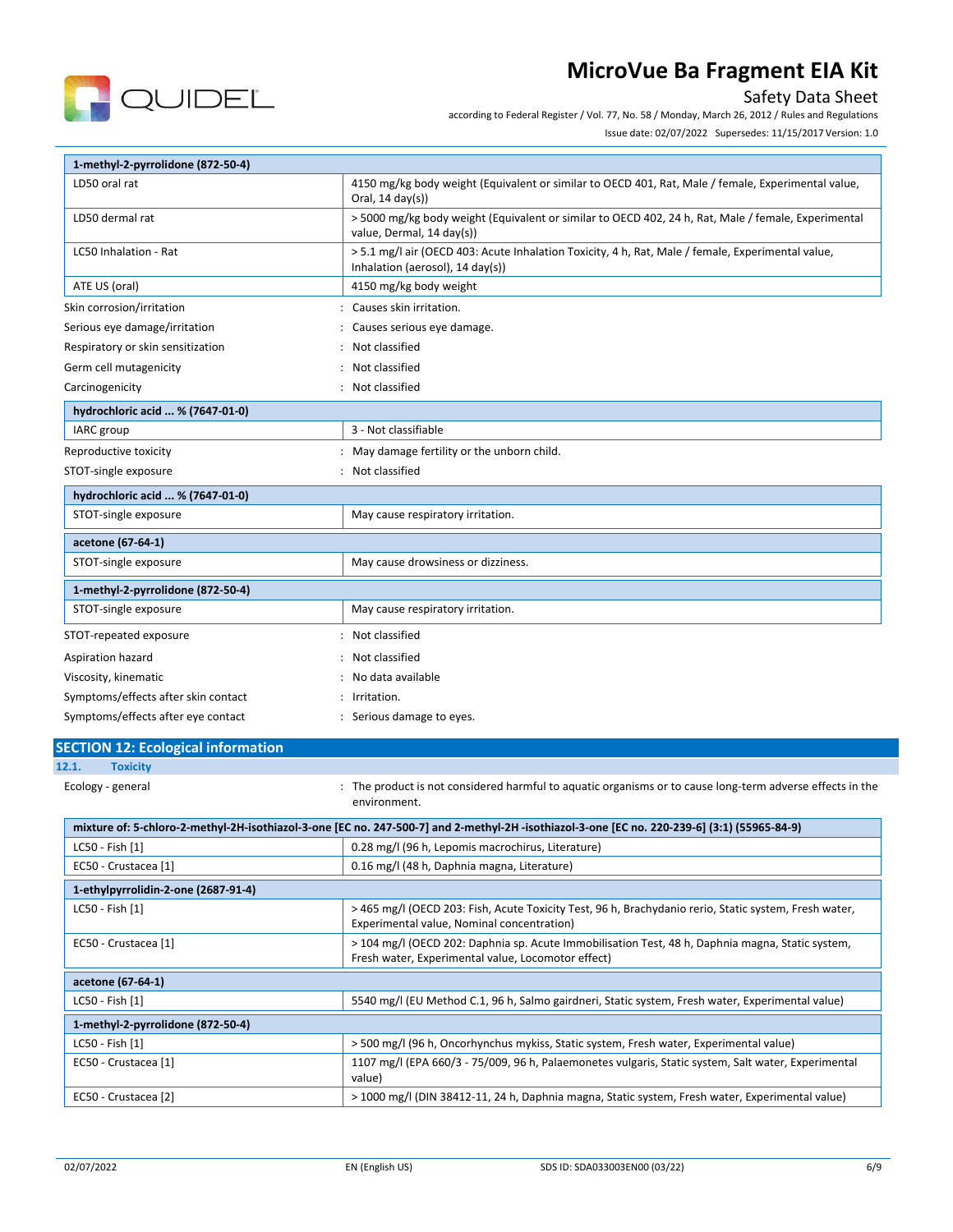

## Safety Data Sheet

according to Federal Register / Vol. 77, No. 58 / Monday, March 26, 2012 / Rules and Regulations

Issue date: 02/07/2022 Supersedes: 11/15/2017 Version: 1.0

| <b>Persistence and degradability</b><br>12.2.                        |                                                                                                                                                                                                       |  |  |
|----------------------------------------------------------------------|-------------------------------------------------------------------------------------------------------------------------------------------------------------------------------------------------------|--|--|
|                                                                      | mixture of: 5-chloro-2-methyl-2H-isothiazol-3-one [EC no. 247-500-7] and 2-methyl-2H -isothiazol-3-one [EC no. 220-239-6] (3:1) (55965-84-9)                                                          |  |  |
| Biochemical oxygen demand (BOD)                                      | Not applicable                                                                                                                                                                                        |  |  |
| Chemical oxygen demand (COD)                                         | Not applicable                                                                                                                                                                                        |  |  |
| ThOD                                                                 | Not applicable                                                                                                                                                                                        |  |  |
| BOD (% of ThOD)                                                      | Not applicable                                                                                                                                                                                        |  |  |
| hydrochloric acid  % (7647-01-0)                                     |                                                                                                                                                                                                       |  |  |
| Persistence and degradability                                        | Biodegradability: not applicable.                                                                                                                                                                     |  |  |
|                                                                      |                                                                                                                                                                                                       |  |  |
| 1-ethylpyrrolidin-2-one (2687-91-4)<br>Persistence and degradability | Readily biodegradable in water.                                                                                                                                                                       |  |  |
|                                                                      |                                                                                                                                                                                                       |  |  |
| acetone (67-64-1)                                                    |                                                                                                                                                                                                       |  |  |
| Persistence and degradability                                        | Biodegradable in the soil. Biodegradable in the soil under anaerobic conditions. Readily biodegradable<br>in water.                                                                                   |  |  |
| Biochemical oxygen demand (BOD)                                      | 1.43 g $O2/g$ substance                                                                                                                                                                               |  |  |
| Chemical oxygen demand (COD)                                         | 1.92 g $O2/g$ substance                                                                                                                                                                               |  |  |
| ThOD                                                                 | 2.2 $g O2/g$ substance                                                                                                                                                                                |  |  |
| BOD (% of ThOD)                                                      | 0.872 (20 day(s), Literature study)                                                                                                                                                                   |  |  |
| 1-methyl-2-pyrrolidone (872-50-4)                                    |                                                                                                                                                                                                       |  |  |
| Persistence and degradability                                        | Biodegradable in the soil. Readily biodegradable in water.                                                                                                                                            |  |  |
| Biochemical oxygen demand (BOD)                                      | 1.07 g $O_2/g$ substance                                                                                                                                                                              |  |  |
| Chemical oxygen demand (COD)                                         | 1.56 g $O_2/g$ substance                                                                                                                                                                              |  |  |
| ThOD                                                                 | 1.9 g $O_2/g$ substance                                                                                                                                                                               |  |  |
| BOD (% of ThOD)                                                      | 0.56                                                                                                                                                                                                  |  |  |
| 12.3.<br><b>Bioaccumulative potential</b>                            |                                                                                                                                                                                                       |  |  |
|                                                                      | mixture of: 5-chloro-2-methyl-2H-isothiazol-3-one [EC no. 247-500-7] and 2-methyl-2H-isothiazol-3-one [EC no. 220-239-6] (3:1) (55965-84-9)                                                           |  |  |
| Bioaccumulative potential                                            | Not established.                                                                                                                                                                                      |  |  |
| hydrochloric acid  % (7647-01-0)                                     |                                                                                                                                                                                                       |  |  |
| Bioaccumulative potential                                            | Does not contain bioaccumulative component(s).                                                                                                                                                        |  |  |
| 1-ethylpyrrolidin-2-one (2687-91-4)                                  |                                                                                                                                                                                                       |  |  |
| Partition coefficient n-octanol/water (Log Pow)                      | -0.2 (Experimental value, EU Method A.8: Partition Coefficient, 23 °C)                                                                                                                                |  |  |
| Bioaccumulative potential                                            | Not bioaccumulative.                                                                                                                                                                                  |  |  |
| acetone (67-64-1)                                                    |                                                                                                                                                                                                       |  |  |
| BCF - Fish [1]                                                       | 0.69 (Pisces)                                                                                                                                                                                         |  |  |
| BCF - Other aquatic organisms [1]                                    | 3 (BCFWIN, Calculated value)                                                                                                                                                                          |  |  |
| Partition coefficient n-octanol/water (Log Pow)                      | -0.24 (Test data)                                                                                                                                                                                     |  |  |
| Bioaccumulative potential                                            | Not bioaccumulative.                                                                                                                                                                                  |  |  |
|                                                                      |                                                                                                                                                                                                       |  |  |
| 1-methyl-2-pyrrolidone (872-50-4)                                    |                                                                                                                                                                                                       |  |  |
| BCF - Other aquatic organisms [1]                                    | 3 (Calculated value)                                                                                                                                                                                  |  |  |
| Bioaccumulative potential                                            | Not bioaccumulative.                                                                                                                                                                                  |  |  |
| 12.4.<br><b>Mobility in soil</b>                                     |                                                                                                                                                                                                       |  |  |
| Ecology - soil                                                       | mixture of: 5-chloro-2-methyl-2H-isothiazol-3-one [EC no. 247-500-7] and 2-methyl-2H-isothiazol-3-one [EC no. 220-239-6] (3:1) (55965-84-9)<br>No (test)data on mobility of the components available. |  |  |
| hydrochloric acid  % (7647-01-0)                                     |                                                                                                                                                                                                       |  |  |
| Ecology - soil                                                       | No (test)data on mobility of the components available. May be harmful to plant growth, blooming and                                                                                                   |  |  |
|                                                                      | fruit formation.                                                                                                                                                                                      |  |  |
| 1-ethylpyrrolidin-2-one (2687-91-4)                                  |                                                                                                                                                                                                       |  |  |
| Surface tension                                                      | 0.069 N/m (20 °C, 1 g/l, OECD 115: Surface Tension of Aqueous Solutions)                                                                                                                              |  |  |
| Organic Carbon Normalized Adsorption Coefficient<br>(Log Koc)        | 1.6 (log Koc, PCKOCWIN v1.66, Calculated value)                                                                                                                                                       |  |  |
| Ecology - soil                                                       | Low potential for adsorption in soil. Highly mobile in soil.                                                                                                                                          |  |  |
| 02/07/2022                                                           | 7/9<br>EN (English US)<br>SDS ID: SDA033003EN00 (03/22)                                                                                                                                               |  |  |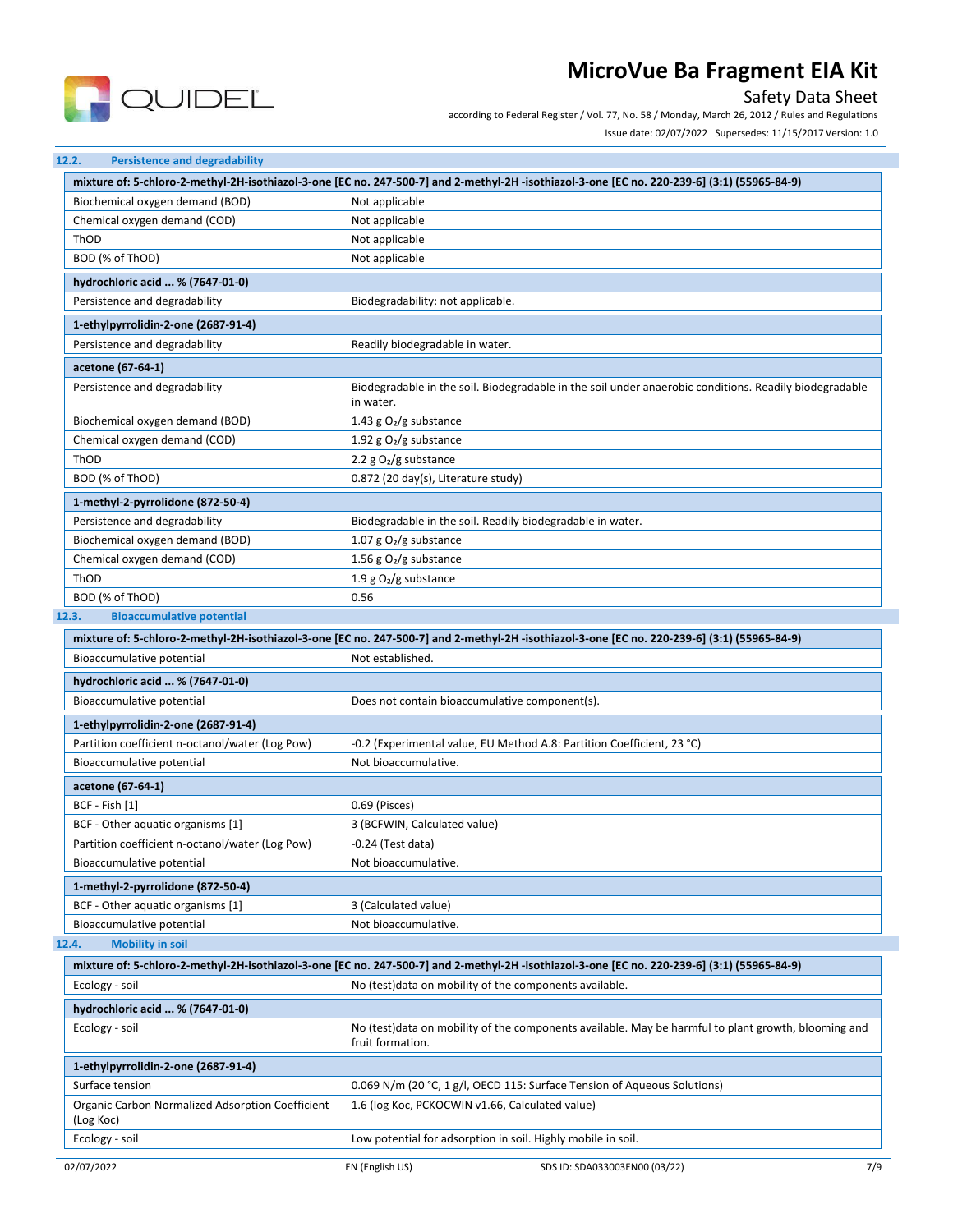

## Safety Data Sheet

according to Federal Register / Vol. 77, No. 58 / Monday, March 26, 2012 / Rules and Regulations

Issue date: 02/07/2022 Supersedes: 11/15/2017 Version: 1.0

| acetone (67-64-1)                                                        |                                  |  |
|--------------------------------------------------------------------------|----------------------------------|--|
| Surface tension                                                          | 0.0237 N/m                       |  |
| No (test) data on mobility of the substance available.<br>Ecology - soil |                                  |  |
| 1-methyl-2-pyrrolidone (872-50-4)                                        |                                  |  |
| Surface tension                                                          | 0.407 N/m                        |  |
| Organic Carbon Normalized Adsorption Coefficient<br>(Log Koc)            | 1.32 (log Koc, Calculated value) |  |
| Ecology - soil                                                           | Highly mobile in soil.           |  |
| <b>Other adverse effects</b><br>12.5.                                    |                                  |  |

No additional information available

| <b>SECTION 13: Disposal considerations</b> |                                                                                             |
|--------------------------------------------|---------------------------------------------------------------------------------------------|
| <b>Disposal methods</b><br>13.1.           |                                                                                             |
| Regional legislation (waste)               | Disposal must be done according to official regulations.                                    |
| Waste treatment methods                    | Dispose of contents/container in accordance with licensed collector's sorting instructions. |
| Sewage disposal recommendations            | Disposal must be done according to official regulations.                                    |
| Additional information                     | Flammable vapors may accumulate in the container.                                           |
| Ecology - waste materials                  | Avoid release to the environment.                                                           |

## **SECTION 14: Transport information**

### **Department of Transportation (DOT)**

Not regulated

### **International Maritime Dangerous Goods (IMDG)**

Not regulated

#### **International Air Transport Association (IATA)**

Not regulated

## **SECTION 15: Regulatory information**

**15.1. US Federal regulations**

### **MicroVue Ba Fragment EIA Kit**

All components of this product are present and listed as Active on the United States Environmental Protection Agency Toxic Substances Control Act (TSCA) inventory

| mixture of: 5-chloro-2-methyl-2H-isothiazol-3-one [EC no. 247-500-7]<br>and 2-methyl-2H -isothiazol-3-one [EC no. 220-239-6] (3:1)                                       | CAS No 55965-84-9 | $< 1\%$   |  |
|--------------------------------------------------------------------------------------------------------------------------------------------------------------------------|-------------------|-----------|--|
| hydrochloric acid  %                                                                                                                                                     | CAS No 7647-01-0  | $1 - 5%$  |  |
| 1-ethylpyrrolidin-2-one                                                                                                                                                  | CAS No 2687-91-4  | $1 - 5%$  |  |
| acetone                                                                                                                                                                  | CAS No 67-64-1    | $1 - 10%$ |  |
| 1-methyl-2-pyrrolidone                                                                                                                                                   | CAS No 872-50-4   | $1 - 10%$ |  |
| Contains chemical(s) subject to TSCA 12b export notification if product is shipped outside the U.S                                                                       |                   |           |  |
| 1-methyl-2-pyrrolidone                                                                                                                                                   | CAS No 872-50-4   | $1 - 10%$ |  |
| Chemical(s) subject to the reporting requirements of Section 313 or Title III of the Superfund Amendments and Reauthorization Act (SARA) of 1986 and 40<br>CFR Part 372. |                   |           |  |
| hydrochloric acid  %                                                                                                                                                     | CAS No 7647-01-0  | $1 - 5%$  |  |
| 1-methyl-2-pyrrolidone                                                                                                                                                   | CAS No 872-50-4   | $1 - 10%$ |  |

| hydrochloric acid  % (7647-01-0)                                |         |  |  |
|-----------------------------------------------------------------|---------|--|--|
| Listed on EPA Hazardous Air Pollutant (HAPS)                    |         |  |  |
| CERCLA RQ                                                       | 5000 lb |  |  |
| RQ (Reportable quantity, section 304 of EPA's List<br>of Lists) | 5000 lb |  |  |
| SARA Section 302 Threshold Planning Quantity<br>(TPQ)           | 500 lb  |  |  |